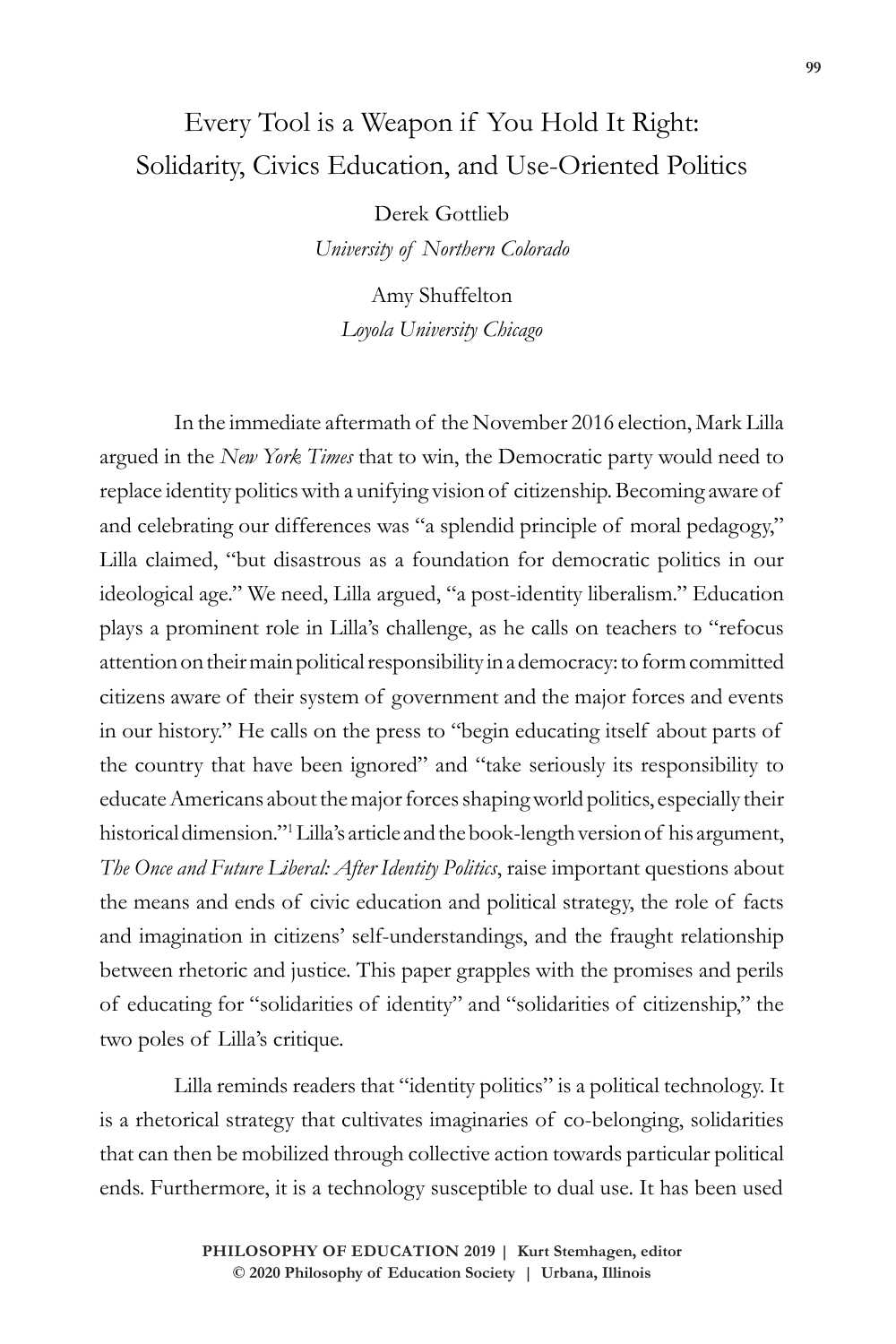effectively by both the KKK and the NAACP; by Donald Trump and transgender activists; for the sake of the most pernicious exclusions and the most rightful inclusions. Lilla suggests that identity politics, because of its orientation toward subgroup belonging rather than membership in the larger society, yields an inevitably exclusionary mode of conducting political business. Yet a liberal politics of citizenship such as Lilla proposes, one that would emphasize citizens' duties to one another and our mutual dedication to something bigger than our private lives, is *also* a rhetorical strategy, another imaginary, another solidarity-building technology. It, too, has been historically vulnerable to weaponization by the politics of exclusion.

Both identity politics and calls to citizenship, we suggest, are "dual use technologies." This term, borrowed from the ethics of science, refers to technologies developed for positive ends that can also be used to do harm.<sup>2</sup> The concept assumes that the scientists developing the technology have positive intentions (to create tools), but that once the technologies are public knowledge, they are susceptible to being used differently, even nefariously (as weapons). Chemical fertilizer, for instance, was invented to increase crop yield. That it can also be used to create bombs makes it a case of dual use technology. The fact that technologies can also have *un*intended harmful effects, e.g. that fertilizer run-off from fields into local waterways has poisoned ecosystems, is a related but distinct ethical problem. Unlike unintended effects, the dual-use problem foregrounds human values and choices. Whether a technology is a tool or a weapon depends upon the particularities of its use, as well upon as the aims and values of its users. If identity politics and citizenship share this dual use capability, then arguments over to which *basis* of solidarity those who support a politics of inclusion should appeal are unwinnable. The problem is not the basis but the appeal, not the thing but the use.

Lilla accurately recognizes that educators and writers have a key role to play in the formation of these, or any other, solidarities. Educators' rhetoric, exercised through curriculum and instruction, shapes students' and readers' perceptions of who they are, to whom they have duties, with whom they need to find ways to live. Should we, then, aim to create solidarities of identity? Sol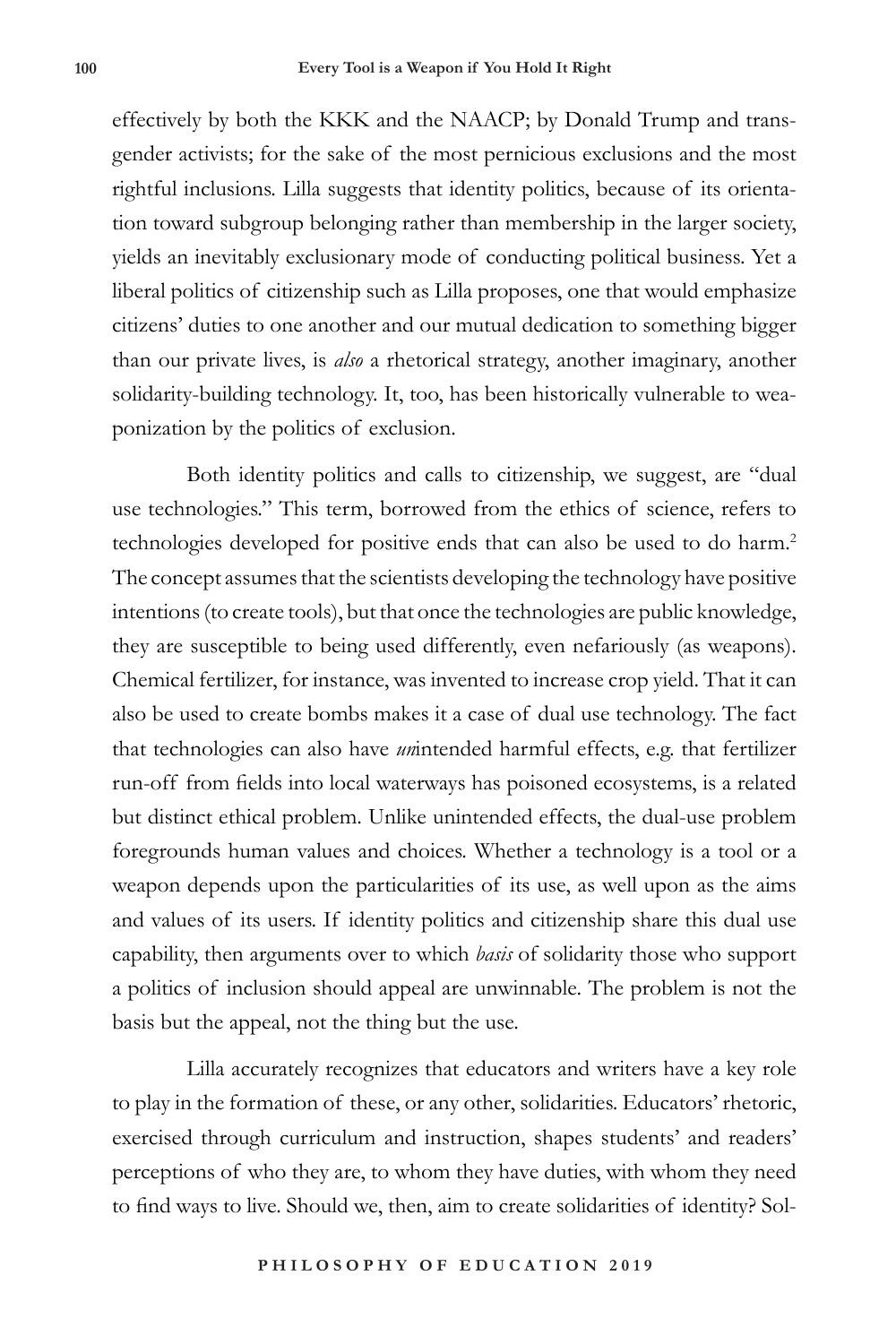idarities of citizenship? Or, as we argue in this paper, both, with caveats? And what, if anything, can educators do to keep these technologies functioning as tools in the hands of a politics of inclusion rather than weapons in the hands of a politics of exclusion? In the next section, we lay out Lilla's argument, alongside Richard Rorty's similar and eerily prescient critique of the Left's cultural politics. Following that, we consider these arguments' strengths and shortcomings, which hinge on what exactly is meant by "identity politics" and "shared citizenship." Finally, we consider the implications for civic education.

## LIBERALISM, ONCE AND FUTURE

Lilla argues that "identity politics," as a political strategy, has failed to attract a broad constituency and calls for a "fresh political vision of the country's shared destiny."3 An intellectual historian, Lilla associates the emergence of identity politics with a larger turn from what he calls the "Roosevelt dispensation" to the "Reagan dispensation" of democracy. Another writer might call this the emergence of "neoliberalism" as a worldview, but Lilla, significantly, eschews the familiar term – and thus the affiliations and stances on other liberalisms that it invokes. Using instead language borrowed from Christian theology, though in a secular sense, Lilla treats the history of the United States not as a continuous progression (as the evolution of liberalism into neoliberalism would imply) but, rather, as a series of discrete periods. In keeping with the idea of "dispensations," each period has its dominant grand narrative that calls on citizens to respond to national problems in terms of a specific set of guiding ideals. Each dispensation is a response to "social realities and historical experiences."4 Because social realities and historical experiences change over time, there is no going back to an earlier set of ideals; because experience is *real*, the ideals that political actors invoke to make demands of their fellow citizens are not arbitrary and create effects that are, also, *real*. Lilla's previous books treated Vico, Isaiah Berlin, and the rise of right-wing religious politics. He shares with Berlin a suspicion of millenarian projects, especially projects that rely on perfecting the human soul, as well as a recognition of the power ideals hold over human beings.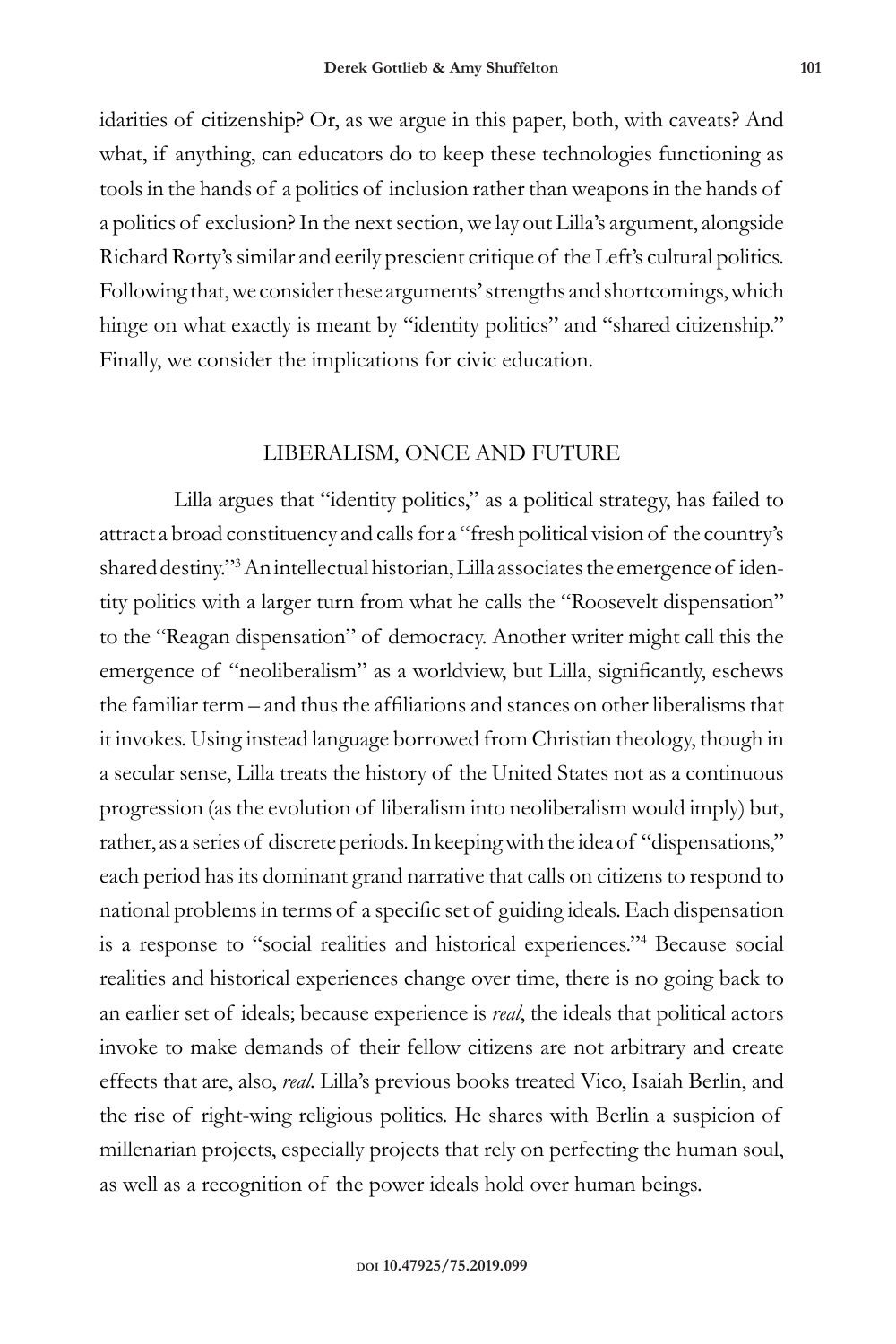"Under FDR's leadership," Lilla asserts, "the experience of danger faced and overcome in the Great Depression and the Second World War bound the country together in a way it had never been bound before. It was this new social fact, not moral conversion, that allowed liberals to develop an inspiring catechism that was professed, or simply assumed, by most Americans for nearly half a century."5 Inevitably, says Lilla, the catechism ran its course, became rigid, and was replaced. As the social reality of the 1930s and '40s was replaced by the reality of the '70s and '80s, the vision lost credibility as it failed to respond to current problems. Regrettably, in Lilla's view, what replaced it was *not* a liberalism that called Americans to work together to solve those problems, but instead the Reagan dispensation, which promised "a morally undemanding life in a less political America."6

The failure of the Left, in Lilla's view, was adopting the Reagan dispensation's anti-politics, but in a guise he calls "pseudo-politics." Instead of seeking a genuinely political vision that would – again, the language of dispensation is important here – *call* a wide swathe of Americans to believe that more is demanded of them than self-satisfaction, Lilla contends, the current generation of young Americans have turned inward, becoming "spelunkers of their personal identities."7 "Identity," in Lilla's words, "is Reaganism for lefties." Within this undemanding individualism, identity has taken on the "sense of an inner thing, a homunculus that needs tending to<sup>38</sup>. His issue is not with individualism as such but with its corruption; not with identity as such but with the anti-political ends to which it is put. He ties identity politics to a larger retreat from others, saying that "We have become a hyperindividualistic bourgeois society, materially and in our cultural dogmas."9

Subdividing ourselves into elemental identities, and then exploring the uniqueness of our own experiences as it relates to these identitarian tokens of belonging, says Lilla, short-circuits the possibility of imagined co-belonging on which politics depends. As Lilla describes it, identity politics concerns itself with introspective preciousness and overbearing demands for recognition. For Lilla, this is a pragmatic failure. "In a democracy," he says, "the only way to meaningfully defend [the vulnerable or marginalized] – and not just make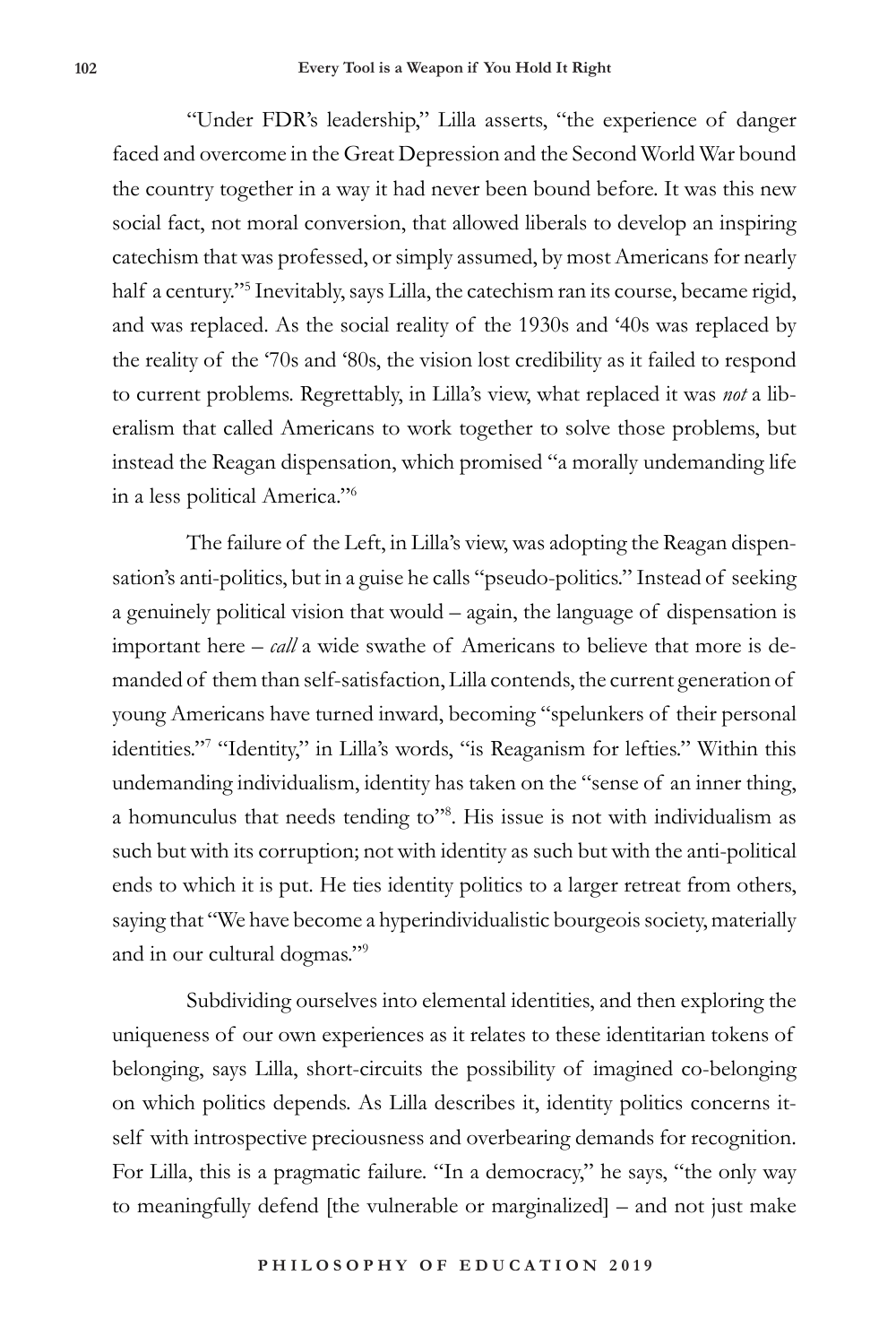empty gestures of recognition and 'celebration' – is to win elections and exercise power in the long run."10 While Lilla is not unaware of the imperfections and exclusions pervading the Roosevelt-dispensation period he discusses – the imperfections and exclusions to which identity politics emerged as a response – Lilla finds identity politics tragically limited as a social justice movement: its solipsism precludes the broader solidarity that democratic politics requires.

"The only way out of this conundrum," says Lilla, "is to appeal to something that as Americans we all share but which has nothing to do with our identities, without denying the existence and importance of the latter."11 Lilla proposes that "citizenship" is uniquely capable of supplying this need, being this "something" that can provide "a political language for speaking about a solidarity that transcends identity attachments."12 It allows us to establish "some sort of identification between the privileged and the disadvantaged."13 It is in light of this understanding of citizenship that Lilla analyzes the (Roosevelt dispensation) victories of the gay rights and civil rights movements – case studies, for him, of how the shame that prompts social change is a shame at having failed to realize practical equality commensurate with the equality that to which we believe all citizens are entitled. Duty to address injustices springs from a sense that "these are our fellow citizens who deserve to be fully enfranchised. That is all any other American should need to know – and all we should have to appeal to."14

Lilla's argument that citizenship provides a language for political solidarity across differences, and to that extent points the way toward successful progressive politics, echoes a similar argument made by Richard Rorty two decades ago. "National pride," claimed Rorty, "is to countries what self-respect is to individuals: a necessary condition for self-improvement. Too much national pride can produce bellicosity and imperialism … [but] insufficient national pride makes energetic and effective debate about national policy unlikely." In *Achieving Our Country*, Rorty invokes Whitman and Dewey to make the case – implicit but understated in Lilla's book – that "[t]hose who hope to persuade a nation to exert itself need to remind their country of what it can take pride in as well as what it should be ashamed of."15 Like Lilla, Rorty argues that in taking a cultural turn, the American Left has hobbled itself. Also, like Lilla, Rorty has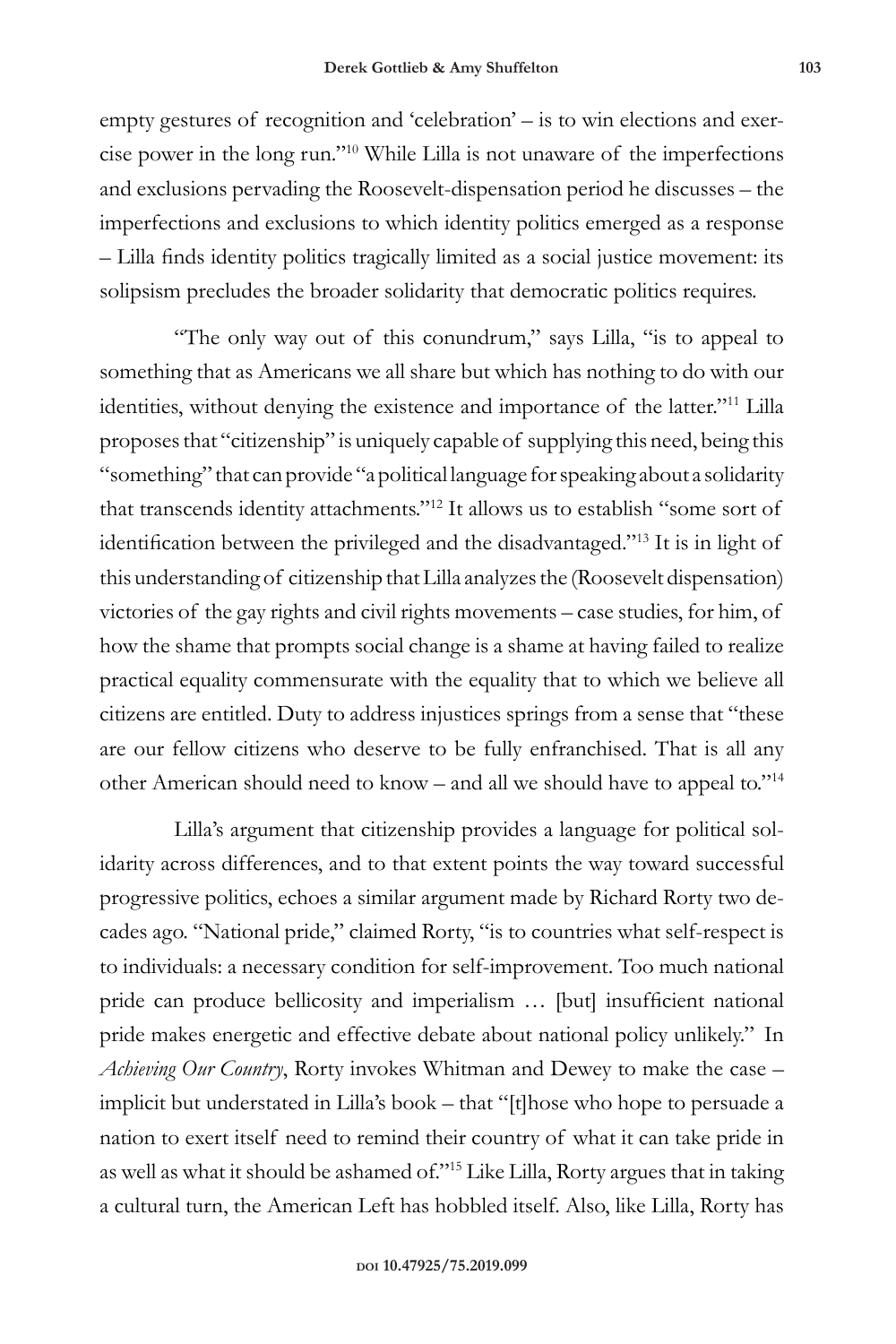no illusions about the limitations of early progressive politics, which he calls out for ignoring what he considers "the sadistic humiliation of black Americans," as well as the sadism of homophobia and sexism.

Rorty's accuracy in predicting the politics of recent years gives his arguments, and therefore, to the extent that he echoes them, Lilla's, a strong claim to our serious consideration. Tempting though it is to dismiss both Lilla and Rorty as grouchy codgers, Rorty was, at least in certain respects, *right*. Sooner or later, he predicted,

> members of labor unions, and unorganized unskilled workers, will … realize that their government is not even trying to prevent wages from sinking or to prevent jobs from being exported. Around the same time, they will realize that suburban white-collar workers –themselves desperately afraid of being downsized – are not going to let themselves be taxed to provide social benefits for anyone else. At that point, something will crack. The nonsuburban electorate will decide that the system has failed and start looking around for a strongman to vote for – someone willing to assure them that, once he is elected, the smug bureaucrats, tricky lawyers, overpaid bond salesmen and postmodernist professors will no longer be calling the shots.16

Under this strongman, Rorty predicts, "the gains made in the past forty years by black and brown Americans, and by homosexuals, will be wiped out. Jocular contempt for women will come back into fashion … All the sadism which the academic Left has tried to make unacceptable to its students will come flooding back."17 Those gains are indeed under siege, and open sadism has made a quick comeback. Instead of providing a bulwark against the sadism Rorty warned us about, identity politics, wielded as a weapon by the Right, are actively involved in this resurgence.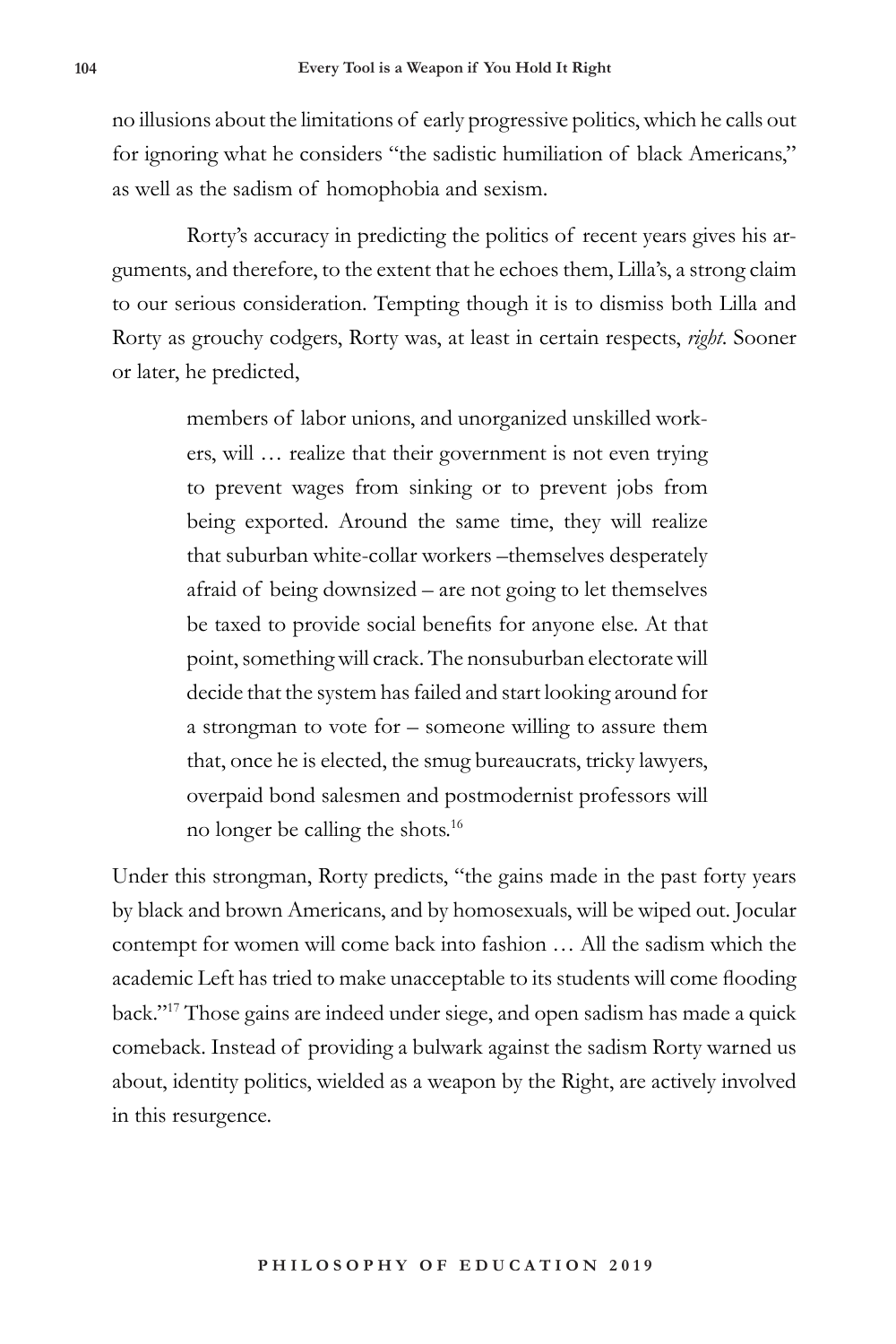## IDENTITY AND CITIZENSHIP IN THE SUBJUNCTIVE MOOD

Lilla draws fresh attention to the persistently thorny question of how and under what vision—Americans ought to conceive of coming together in pursuit of our national ideals. The value of his answer, to call upon citizenship rather than identity, hangs on how one reads Lilla's charge to "to appeal to something [citizenship] that as Americans we all share." If "that we all share" is read in the indicative mood, i.e. as implying that equal shared citizenship is factual, Lilla's claim becomes patently false, even obtuse, as it ignores differences in how citizenship is embodied and experienced. A reading that leans on the word "appeal," however, puts the subsequent "that we all share" into the subjunctive mood and thus renders equal citizenship a shared aspiration to be achieved through politics. We agree with Lilla that a transformation in the political imagination of the American Left is necessary; we are less confident that "citizenship," left as a thin term, will do the work he requires of it. Without a politics of difference – distinct from "identity politics," as we discuss shortly – pressuring dominant groups to substantiate the promise of equal citizenship for all, citizenship as an appeal in the subjunctive slides too easily into unequal citizenship in the indicative. In a strange way, a politics predicated on an absolute identity in (thinly interpreted) citizenship status proves as weaponizable as the "identity politics," grounded in unbridgeable difference, that Lilla disdains. The subjunctive appeal, however, constructs political belonging across differences as a human labor rather than as the mechanical result of possessing some particular identity.

Lilla claims that identity politics, because it is inherently divisive, ensures electoral defeat. However, the politics of identity have been massively successful in the United States since at least the Louisiana Purchase.18 Granted, earlier forms of identity politics were wielded by white populations to exclude non-white peoples from voting rights and legislative representation.19 The Redemption – the return of explicit Southern white supremacy in the wake of Reconstruction that established the Jim Crow legal regime – is nothing if not a triumph of identity politics. Indeed, the *liberal* articulation of race-based identity politics, emerging especially in Thurgood Marshall's NAACP litigation strategy, set out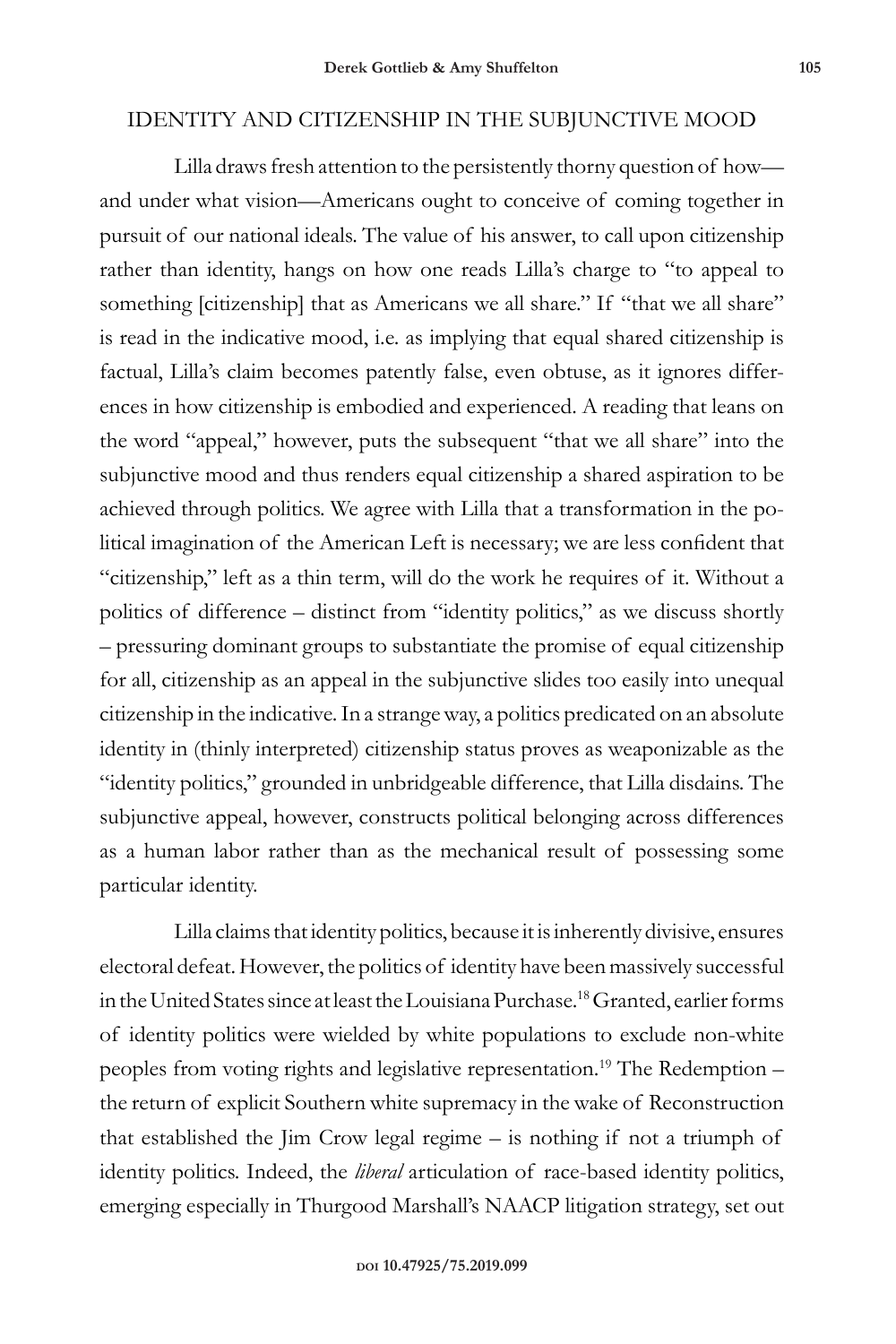to turn a particular ideological technology to the goal of combatting rather than enforcing exclusion, exemplifying the dual-use nature of indicative-mood facts.<sup>20</sup> Identity politics, therefore, has a long record of success – of achieving political power for both the Right and the Left. That said, if anything accomplished by identity politics can be undone by an equal and opposite identity politics, their *use,* and the telos that such use seeks, remains the salient issue.

Iris Marion Young makes the case for understanding the politics of difference in a way that constructs them to function as better tools than weapons, antihistamines rather than crystal meth if you will. She distinguishes a politics based on "structural group difference" from "identity politics," treating the first as a necessary component of any inclusive democracy and the latter as an ontological error.<sup>21</sup> "Those who reduce group difference to identity," Young contends, "implicitly use a logic of substance to conceptualize groups."<sup>22</sup> Yet there is no substance to identity; only ongoing relations in the context of particular social structures that enable individuals to define themselves along multiple axes. The effect is that an essentialist understanding of identity takes on primary importance as either fully constitutive of or fully fatal to mutual belonging. "Essentialist modes of asserting group identity," Young notes, can be found "in the behavior and discourse of some people speaking out of movements," but the "primary claims" of these movements, "those that deserve to be taken the most seriously, have been claims for political equality, inclusion, and appeals to justice directed at a wider public which they claim that public ought to accept."23 And a politics of difference, in Young's account, is necessary because without it, social groups cannot even correctly identify the problems that need to be solved. Replacing "identity politics" with a "politics of difference" such as Young describes shifts the solidarity appealed to into the subjunctive – into the domain of something wished for and striven for politically.<sup>24</sup>

As for citizenship as the grounds of solidarity, Lilla characterizes citizenship as "a *political* status, nothing less and nothing more," in virtue of which it has "great democratic—and Democratic—potential." Specifically, "it provides a political language for speaking about a solidarity that transcends identity attachments." Unlike the kinds of identities that undergird the politics he opposes,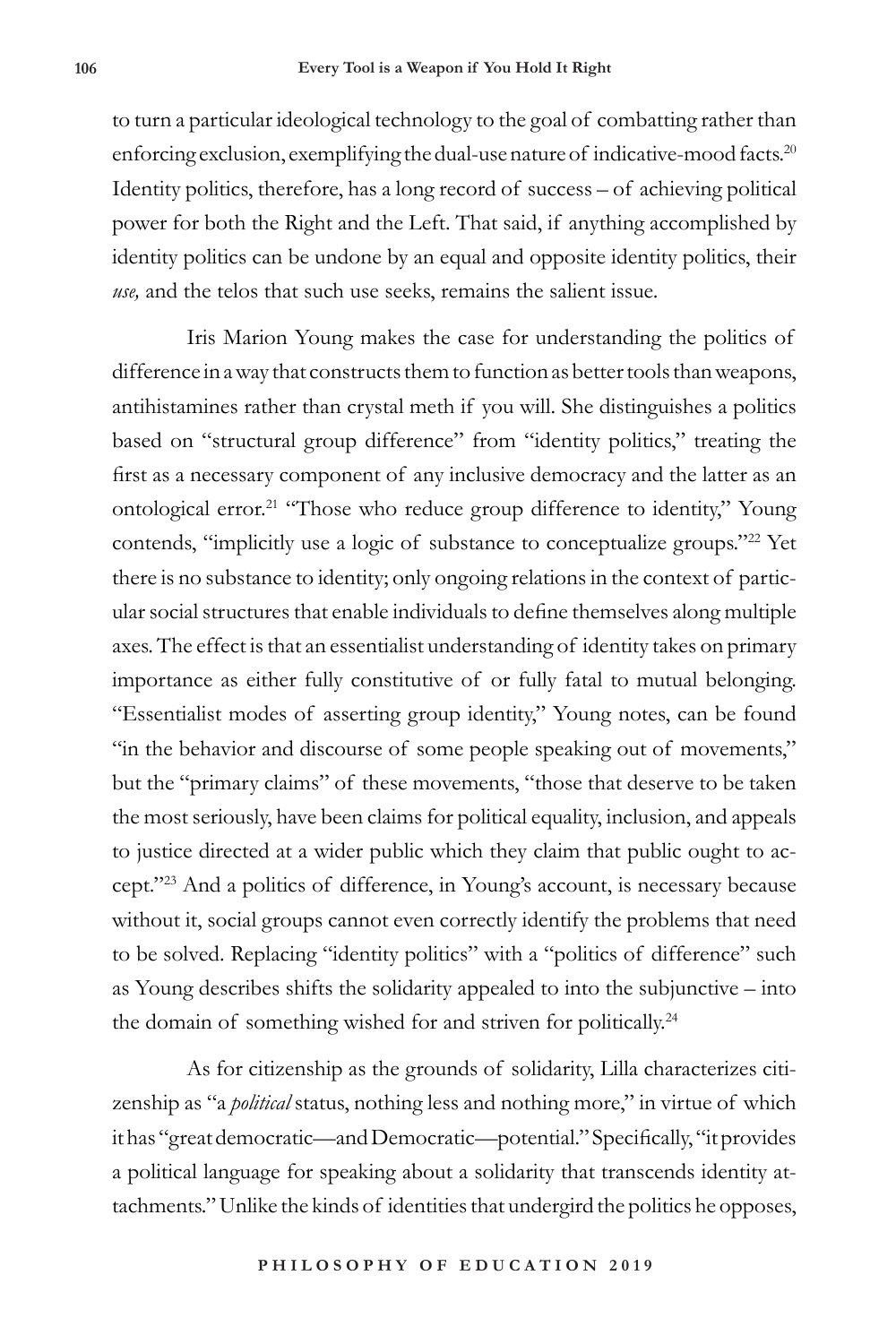citizenship is a "status that is extendable and its meaning expandable."25 On an indicative-mood reading, Lilla's suggestion that the Left use a language of *inclusion* based upon something that we all share is the positive, mirror image of his complaint against identity politics, which mobilizes a negative language of *exclusion* based upon something that we all *cannot* share. In such a reading, the extent of one's political belonging is predicated upon the demonstrable *having* of some feature that *places* a person either inside or outside of a political body. More specifically, if the labor of locating a person with respect to a polity is imagined to be *fully borne*, and perfectly exercised, by this feature or token, that labor can be turned to either inclusion or exclusion.

Lilla recognizes but does not linger on the susceptibility of citizenship status to this dual-use dynamic. Lilla notes that the "American Right uses the term *citizenship* as a tool of exclusion, but liberals have traditionally seen it as a generous term of inclusion."26 While Lilla seems to refer here to the American Right *excluding* marginal people from the official benefits and privileges that go with citizenship, he scants the longstanding American practice of emptying out the rights attached to the category of citizenship in direct proportion to that category's increasing inclusiveness.27 There is a citizenship that we all may share, but some citizens are more fully enfranchised than others. While Lilla says, correctly, that "citizenship" is "extendable and its meaning expandable," it is certainly not changeable in *only* the one direction. Agamben has done the most work on governmental "denationalization" programs under fascism, which stripped "undesirables" of their citizenship,<sup>28</sup> showing plainly that citizenship is contractible as well extendable. By similar dynamics, its meaning can narrow even in a liberal democracy.

Read in the subjunctive, however, as that to which *we* must *appeal* (constituting *our*selves through that appeal), Lilla's "shared citizenship" is related to both Young's critique and also to Stanley Cavell's substitution of an activity – "finding" – for a kind of substance, or foundation, that would simply, in itself, *found* our mutual belonging. On this view, we cultivate citizenship not by pointing to the fact that I have element *A* and you have element *A* and therefore we *share* something, but by reconceiving *sharing* as a present-continuous verb, an ongoing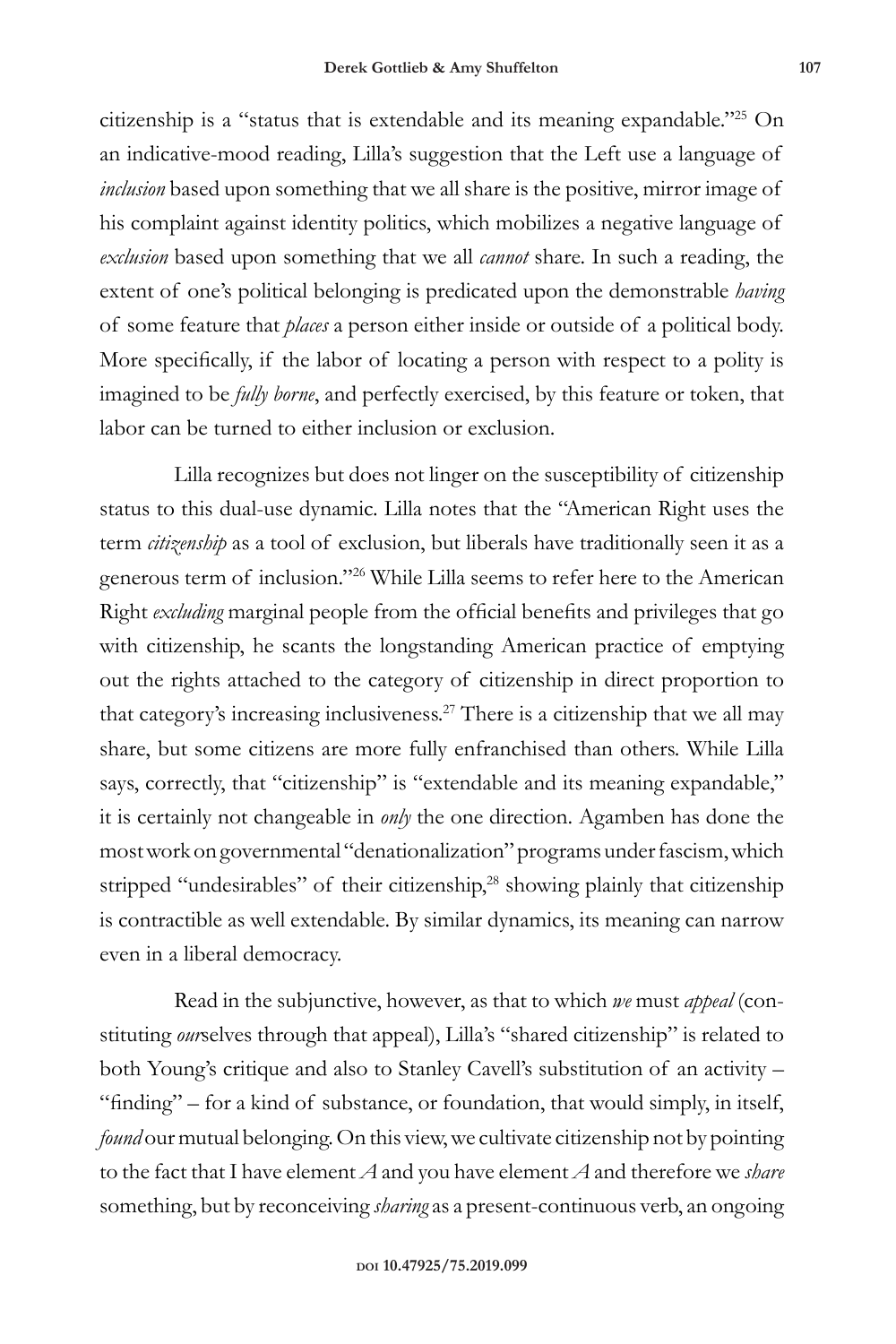project. This takes work; Cavell frames Young's ontological error as the result of a certain "disappointment" with human existence, which "evidently has to do with the idea of, and the instability of, finding and maintaining a communal life." This disappointment has to do with the fact that maintaining a communal life requires our labor; we are *led* to make the ontological error by attempting to disown our responsibilities through "opting for false totalities, theories of our lives."29 The Reagan dispensation's "morally undemanding life in a less political America" will not do. There is indeed something to be tended, but it is not an inner homunculus, as Lilla characterizes the identity-politics project; it is the shared nation itself: "our country," yet to be achieved, just as Rorty's title portrays it.

This version of things gets around both the idea that we need a perfect a substantial ideal to do the work for us and also the idea that *we* need to perfect or purify ourselves as a first step toward undertaking the work. While keeping our eye on the project of national ideals, it's as decidedly works-in-progress that we take up the labor. If this is what Lilla means, we agree – but if so, more is needed in civics education than the presentation of an inclusive national history and a description of our government's structure.

## A VITAL CIVICS EDUCATION

The difficult aspect of building solidarity happens in *the lodging of the demand for recognition*, the appeal. The particular grounds on which that recognition is claimed is not simply a variable that, if chosen correctly, can be plugged into an algorithm to get a desired result. Therefore, a revitalized mode of civics education will take seriously an emerging domain of thought that Mathew Abbott calls "political ontology."30 In Abbott's terms, by revealing that none of the proposed *facts* that we suppose might ensure our mutual belonging *necessarily* do so, we are "undermining the idea that we could find or establish an ontological foundation for human life."31 But this should not be understood as destroying the possibility of belonging together. "This critique," says Abbott, "is not designed to show that we really lack something that we (sometimes) think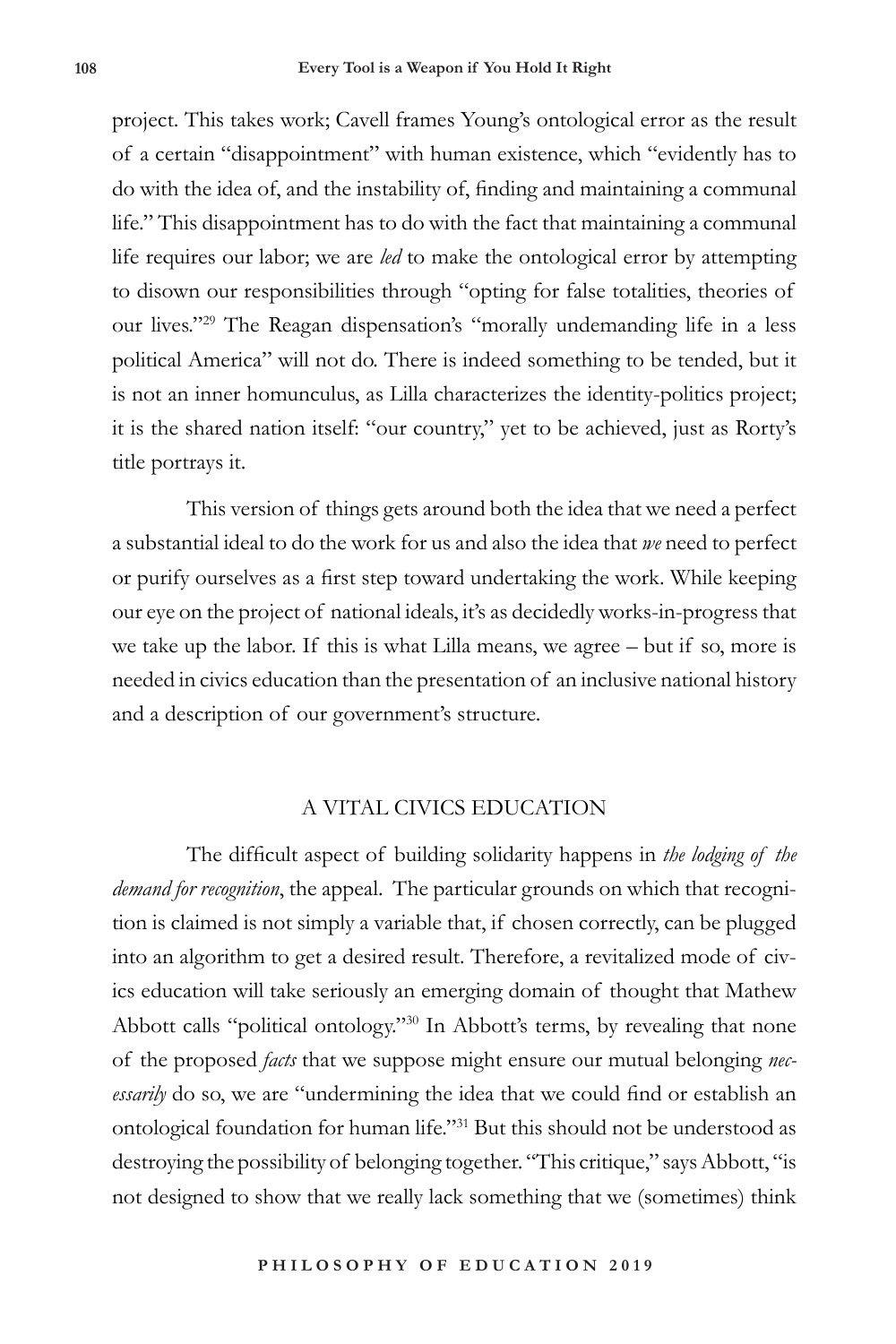we have, but rather that we do not need something that we (sometimes) think we lack."32 Relocating our intellectual energy at the making and answering of claims to belong, rather than the supposedly necessary facts grounding those claims, might help to cultivate the solidarity that Lilla desires, the solidarity that identity politics originally aimed at achieving.

An approach to civics education oriented to the dynamics of claiming one's belonging and responding to such claims, in addition to the standard facts about the structure and ideals of American governance, offers a way of owning up to the indissoluble ontological bond between facts and values. When Lilla discusses civics education in his book, in fact, he implies this bond between facts and values in a way that extends beyond the limits of his own ontological commitments. In praising the sixties generation as "patriots," Lilla characterizes this designation in terms of the way "they cared about what happened to their fellow citizens and cared when they felt America's democratic principles had been violated."33 He notes that "the fact that they had taken civics classes taught by high school teachers tapping the blackboard with pointers may have had something to do with it."34

It's not the particular information on the board that these pointers are tapping that cements the link between civics education and caring about one's democracy and one's fellow citizens; it's the space that is given to these kinds of facts, facts about the political relations among and between citizens. Noting the way that values always accompany the facts being taught, William A. Johnson says, "Individually we as teachers work toward creating the disposition that a particular text … is meaningful and relevant … These group dynamics—the construction of the attitude that Plato is *important*, that Plato *should be interesting*—are fundamental to education, and fundamental to high intellectual experience."35 By mere curricular inclusion, on the one hand, the value of the content of a civics course is at least partially expressed. But Johnson alludes to the pedagogical work that makes such value *stand out*: he calls it working to create a disposition toward certain facts or principles as important, even *foundational*. On this understanding, it is not the facts themselves that do this work; it is an ongoing labor, related to building, reforming, and maintaining a certain value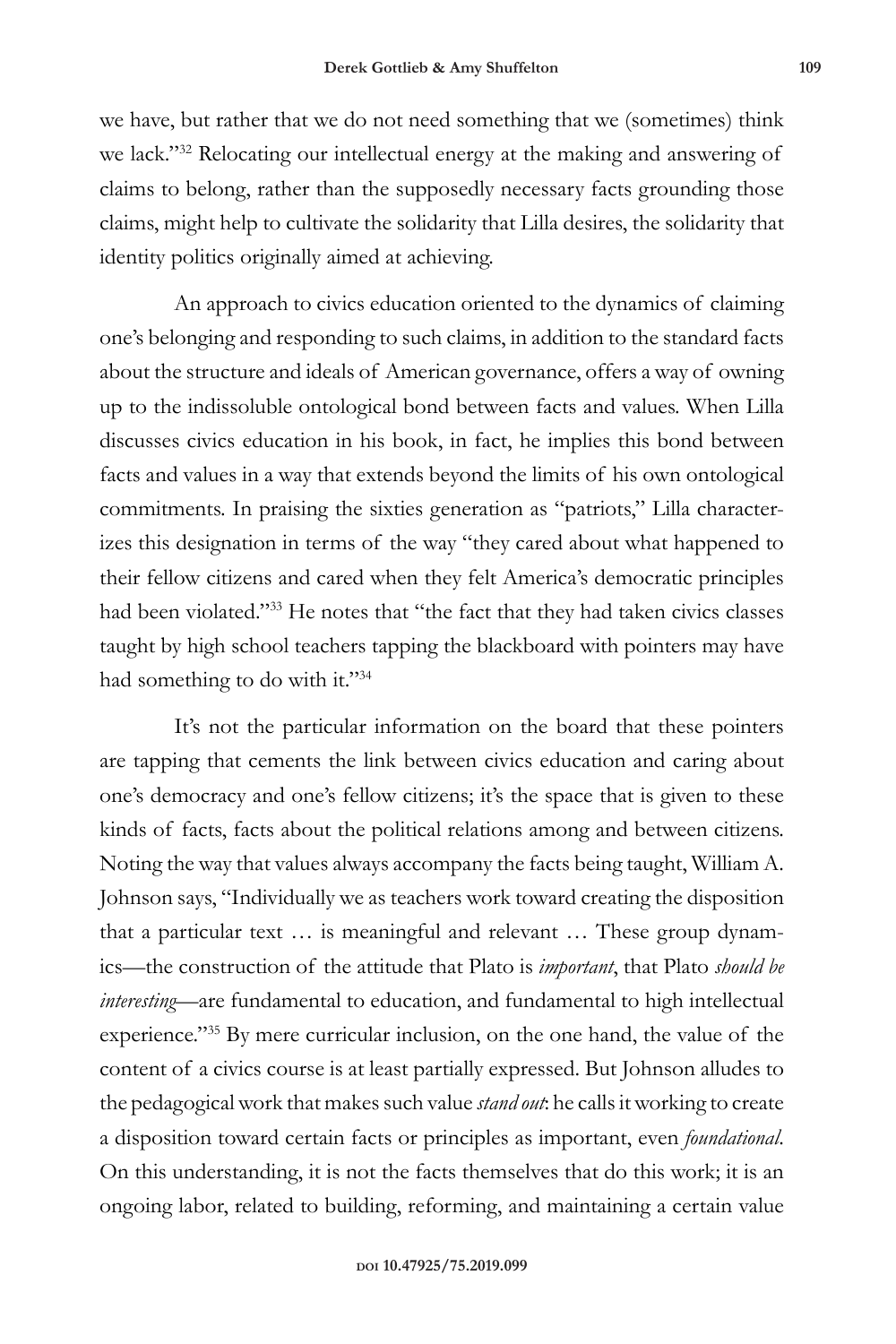disposition, one that manifests publicly, in what Johnson calls "group dynamics."

A civics education that pursues these ends will acknowledge that the foundation of American democracy, American society, lies not in any abstract facts or essence – about persons or ideals or history – but in a continued willingness to wrangle over the interpretation of these facts with others, a process that values both the facts and the others involved. "Foundation," as Cavell says, "reaches no farther than each issue of finding."<sup>36</sup> Abbott describes such a commitment to *finding* as a matter of "comporting [ourselves] such that one very particular fact is lived as valuable."37 A civics education that pursues these ends will avoid accidentally inculcating Young's ontological error precisely by seeing itself as bequeathing an "ontological task," which Abbott characterizes as "attending to something rather than learning or coming to know it" such that "responding rightly means finding – again and again, though each time differently – the right way of living."<sup>38</sup>

Where Lilla condemns the way that identity politics lends itself to homunculus-tending, an ontological tweak refocuses the aim of tending and attention from something inner and essential to the relations among one's fellows themselves, directly. This is to suggest that what constitutes our belonging together is *internal* to that belonging, and so the constitution of our belonging together is inseparable from our *reconstitution*. A civics education that emphasizes the importance of *finding* ever-evolving ways of belonging together rather than the facts that supposedly *found* our mutual belonging is an education not *exclusive*  of facts but rather *inclusive* of obligations and values there for the living.

2 Thanks to Howard Curzer for this term.

<sup>1</sup> Mark Lilla, "The End of Identity Liberalism," *New York Times*, November 19, 2016. Accessed 10/30/2018 at https://www.nytimes.com/2016/11/20/opinion/sunday/ the-end-of-identity-liberalism.html

<sup>3</sup> Mark Lilla, *The Once and Future Liberal: After Identity Politics* (New York: HarperCollins, 2017), 8.

<sup>4</sup> Ibid., 33.

<sup>5</sup> Ibid.

<sup>6</sup> Ibid., 43.